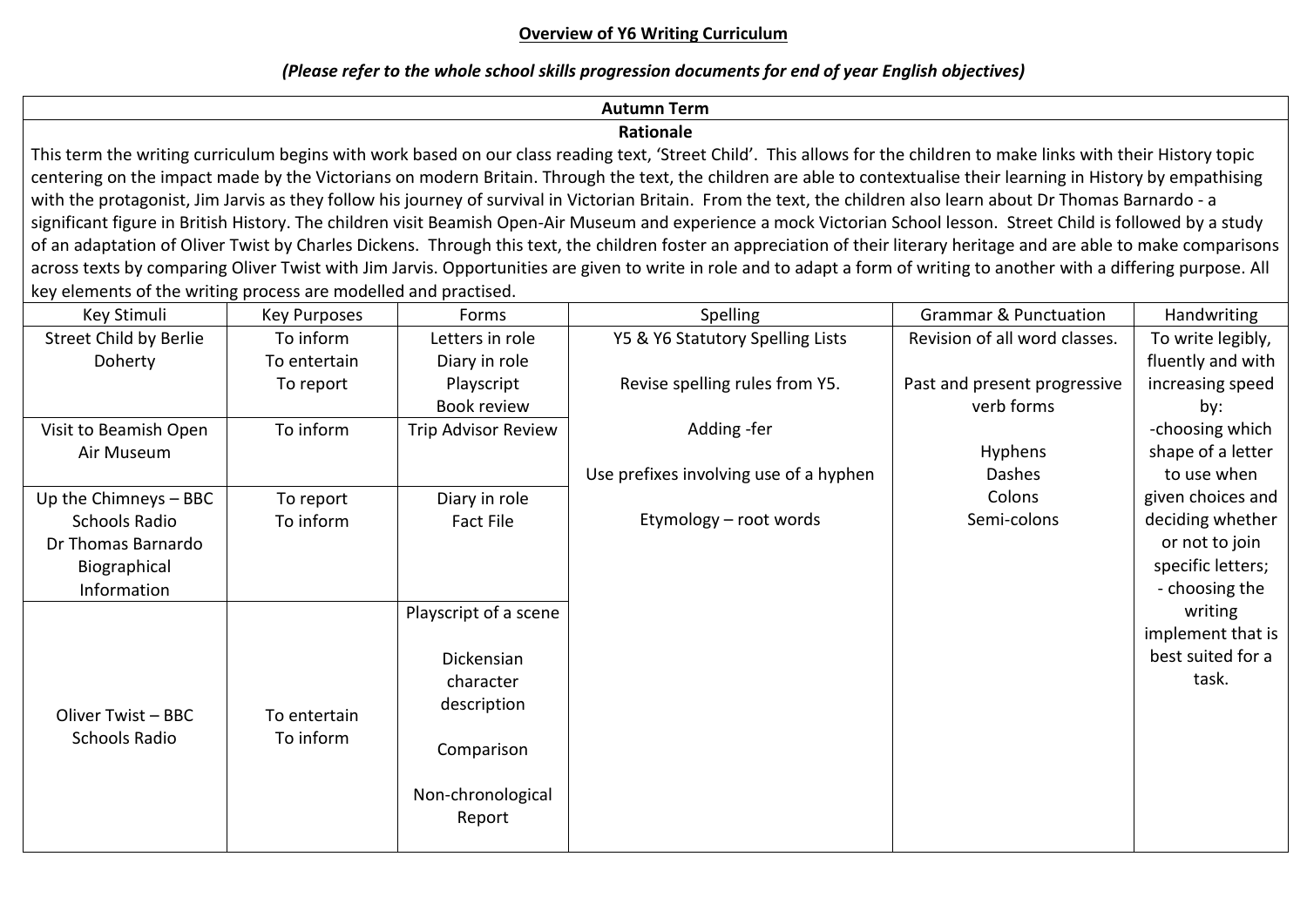### **Spring Term**

#### **Rationale**

This term, the writing curriculum begins with work based on our class reading text, 'Pig Heart Boy' which allows the children to make links with their Science topic, 'Animals including Humans'. Through understanding the mechanics of the heart and respiratory system, children are able to understand the scientific content and vocabulary they meet in this text. The book is read with the children in the Spring Term as a greater level of maturity is needed to address the issues met. Children are given opportunities to debate moral issues. Along with the technical vocabulary, children ecounter idiomatic use of language focusing on sayings about the heart. Following on from this text, children begin studies of the Shakespeare plays, 'A Midsummer Night's Dream' and 'Macbeth' once again extending their appreciation of our literary heritage. The language of Shakespeare is studied with a focus on idioms and insults along with a focus on beliefs and superstitions in Shakespearean times. All key elements of the writing process are modelled and practised with an emphasis on developing independent application.

| Key Stimuli                                                                                                               | <b>Key Purposes</b>                                   | Forms                                                                                                 | Spelling                                                                                                                                                                                                                                                    | <b>Grammar &amp; Punctuation</b>                                                                                                                  | Handwriting                                                                                                                                                                                      |
|---------------------------------------------------------------------------------------------------------------------------|-------------------------------------------------------|-------------------------------------------------------------------------------------------------------|-------------------------------------------------------------------------------------------------------------------------------------------------------------------------------------------------------------------------------------------------------------|---------------------------------------------------------------------------------------------------------------------------------------------------|--------------------------------------------------------------------------------------------------------------------------------------------------------------------------------------------------|
| Pig Heart Boy by<br>Malorie Blackman                                                                                      | To inform<br>To persuade<br>To entertain<br>To report | Video Diary<br>Book review<br><b>News Article</b><br>Comparison<br>Scientific Article                 |                                                                                                                                                                                                                                                             |                                                                                                                                                   | To write legibly,<br>fluently and with<br>increasing speed<br>by:<br>-choosing which                                                                                                             |
| A Midsummer Night's<br>Dream by William<br>Shakespeare - BBC<br>Teach<br>Macbeth by William<br>Shakespeare - BBC<br>Teach | To explain<br>To entertain<br>To inform               | <b>Agony Aunt Letters</b><br>Diary in role<br><b>Text Conversation</b><br>Modern day story<br>retells | Y5 & Y6 Statutory Spelling Lists<br>Etymology - root words<br>To spell words with a long /e/ sound<br>spelt 'ie' or 'ei' after 'c'<br>Spell homophones and near<br>homophones that includes nouns that<br>end in -ce/-cy and verbs that end in -<br>se/-sy. | Synonyms and Antonyms<br>Standard vs non-standard<br>forms of English<br>Subject verb agreement<br>Perfect verb forms<br>Passive and active voice | shape of a letter<br>to use when<br>given choices and<br>deciding whether<br>or not to join<br>specific letters;<br>- choosing the<br>writing<br>implement that is<br>best suited for a<br>task. |
|                                                                                                                           |                                                       |                                                                                                       |                                                                                                                                                                                                                                                             |                                                                                                                                                   |                                                                                                                                                                                                  |